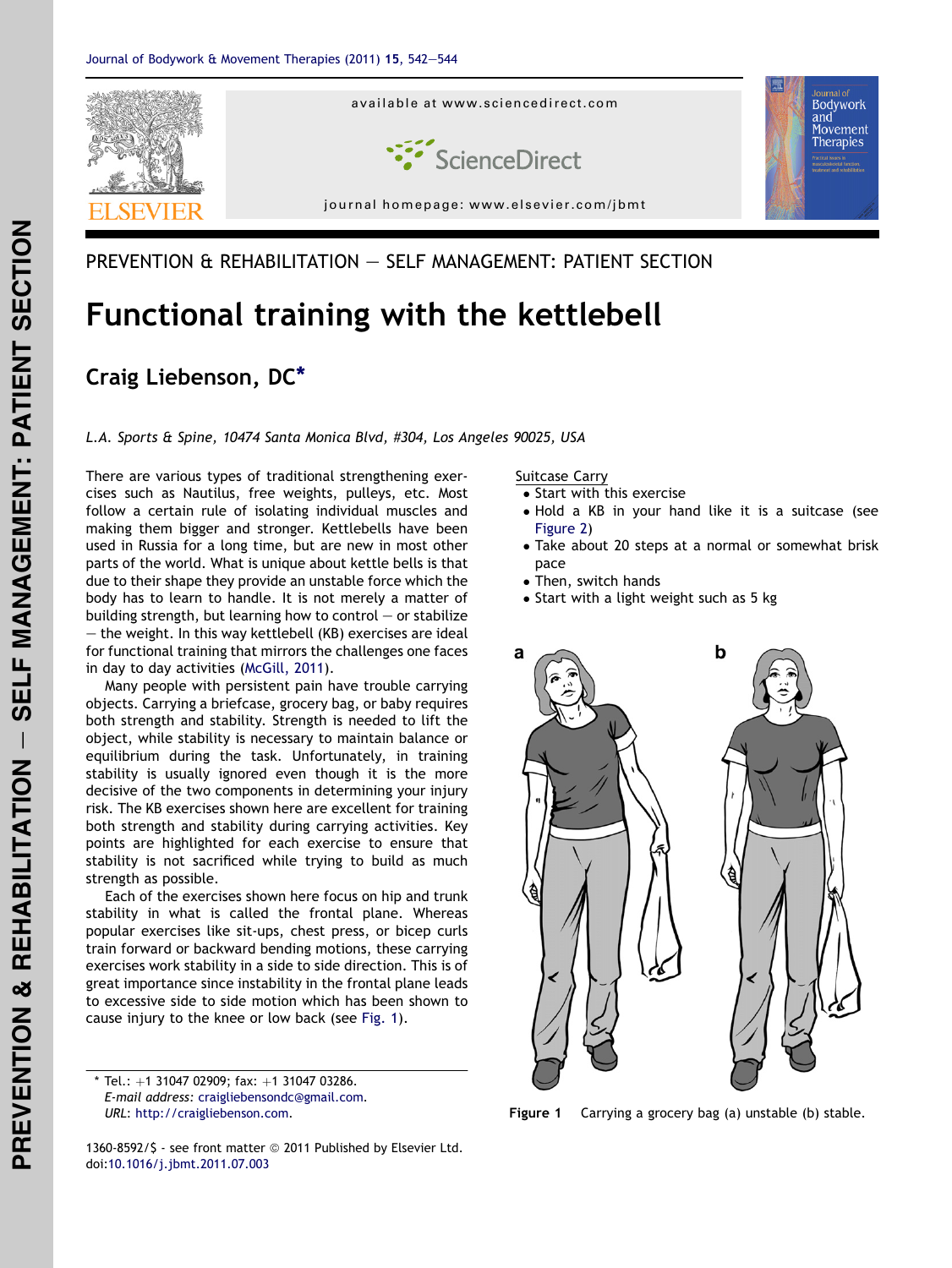<span id="page-1-0"></span>

**Figure 2** Suitcase Carry. The Suite of the Suite of the Suite of Times Suite Carry.<br>The Suite of the Suite of the Suite of the Suite of the Suite of the Suite of the Suite of the Suite of the Su

• Key Point: Avoid excessive side to side swaying of the body

Waiter Carry

- Grip the KB in your hand like it is a barbell (see Figure 3 )
- Take about 20 steps at a normal or somewhat brisk pace
- Then, switch hands
- Start with a light weight such as 5 kg
- Key Point: Avoid excessive shrugging of your shoulder on the side of the weight

### Overhead Carry

- Grip the KB in your hand while reaching your arm overhead as far as possible (see Figure 4 )
- Take about 20 steps at a normal or somewhat brisk pace
- Then, switch hands
- Start with a light weight such as 5 kg
- Key Point: Avoid leaning to the side when walking with the KB

### Bottoms Up Carry

- Hold the KB by the handle firmly and turn it upside down so that it's bottom is facing up (see [Figure 5a](#page-2-0))
- Keep your elbow in at your side and slightly "brace" (i.e. tighten) your core to stabilize your body
- Take about 20 steps at a normal or somewhat brisk pace
- Then, switch hands
- Start with a light weight such as 5 kg





Figure 4 Overhead Carry.